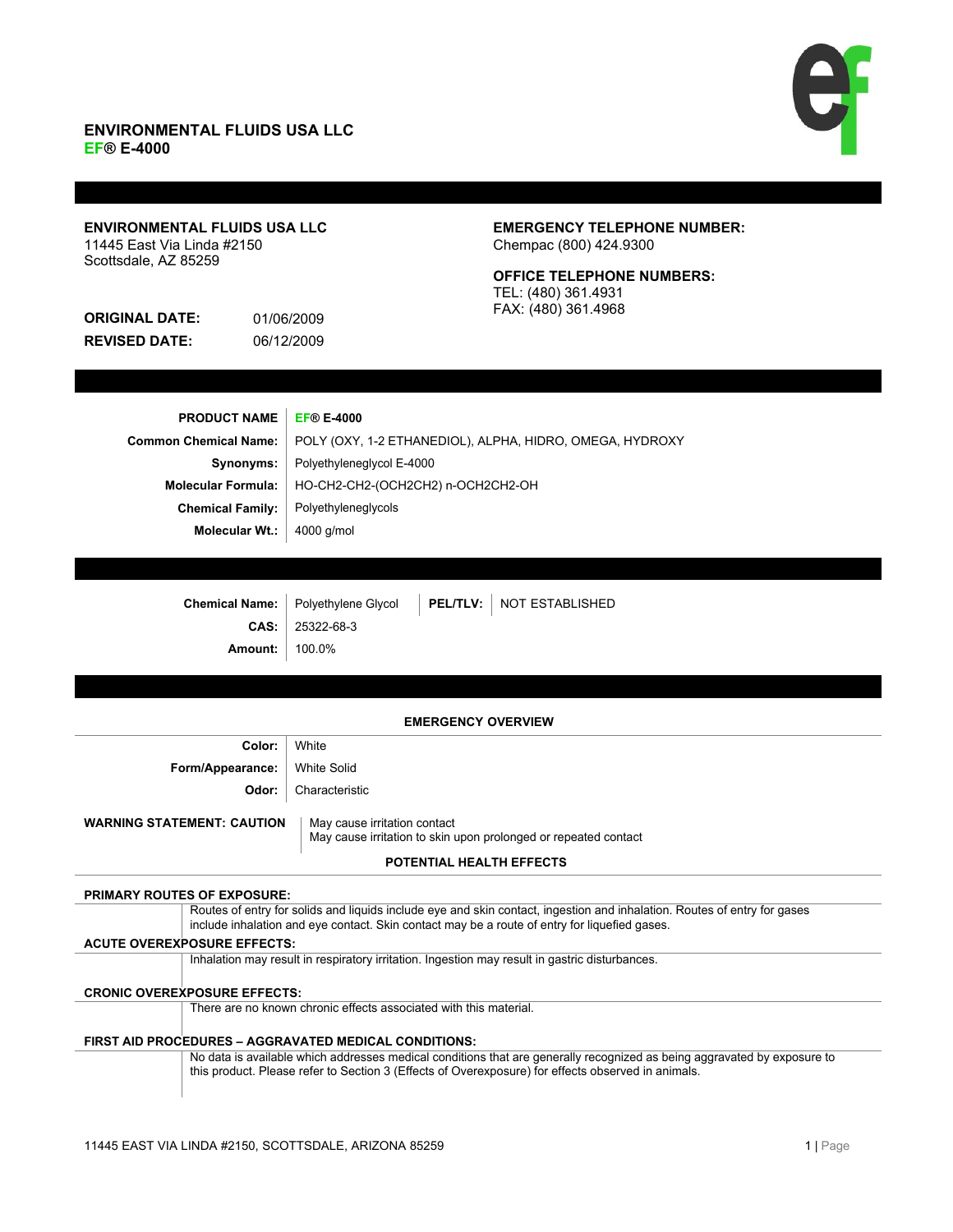# **ENVIRONMENTAL FLUIDS USA LLC**

**EF® E-4000** 



| <b>EYE CONTACT:</b>  | Polyethylene glycols cause little or no irritation if accidentally splashed in the eye. If such contact occurs, the response is<br>transitory, similar to that caused by a mild soap.                                                                                                                                                                                                                                                                                     |
|----------------------|---------------------------------------------------------------------------------------------------------------------------------------------------------------------------------------------------------------------------------------------------------------------------------------------------------------------------------------------------------------------------------------------------------------------------------------------------------------------------|
| <b>SKIN CONTACT:</b> | Polyethylene glycols cause little or no significant skin irritation and do not cause sensitization. A single, prolonged<br>exposure is not likely to result in the material being absorbed through the skin in harmful amounts. The LD50 for skin<br>absorption. In rabbits is greater tan 20 g/kg. There is some indication that prolonged or repeated exposure of damaged<br>skin, as in burn wounds, to polyethylene glycol may result in absorption of toxic amounts. |
| <b>INHALATION:</b>   | Due to the physical properties of polyethylene glycols, vapors are minimal at room temperature. No effects would be<br>expected from exposure to vapors generated at room temperature. However, at elevated temperatures polyethylene<br>glycols may decompose, generating vapors which could be irritating. For operations at elevated temperatures, adequate<br>ventilation or exhaust is recommended.                                                                  |
| <b>INGESTION:</b>    | The acute oral toxicity of polyethylene glycols is extremely low. Excessively large quantities would have to be taken orally<br>to produce systemic injury, and the possibility of ingesting toxic quantities is remote under normal handling conditions.                                                                                                                                                                                                                 |

**FIRST AID PROCEDURES - Skin:** Wash affected areas with soap and water. Remove and launder contaminated clothing before reuse. Get immediate medical attention.

#### **FIRST AID PROCEDURES - Eyes:**

Immediately rinse eyes with running water for 15 minutes. Get immediate medical attention:

#### **FIRST AID PROCEDURES - Ingestion:**

If swallowed, dilute with water and immediately induce vomiting. Never give fluids or induce vomiting if the victim is unconscious or having convulsions. Get immediate medical attention.

#### **FIRST AID PROCEDURES - Inhalation:**

Move to fresh air. Aid in breathing, if necessary, and get immediate medical attention.

#### **FIRST AID PROCEDURES - Notes to Physician:**

There is no specific antidote. Treatment of overexposure should be directed at the control of symptoms and the clinical condition of the patient.

### **FIRST AID PROCEDURES - Aggravated Medical Conditions:**

No data is available which addresses medical conditions that are generally recognized as being aggravated by exposure to this product. Please refer to Section 3 (Effects of Overexposure) for effects observed in animals.

## **FIRST AID PROCEDURES - Special Precautions:**

**None** 

|                      | Typical          | Low/High | Deg. | <b>Method</b> |
|----------------------|------------------|----------|------|---------------|
| <b>Flash Point:</b>  | $>233.0^{\circ}$ |          | °C   | C.O.C.        |
| <b>Autoignition:</b> | N/A              |          |      |               |
| Inf. Limits:         | N/A              |          |      |               |
| Density (aire=1)     | N/A              |          |      |               |

#### **Extinguishing Media:**

Use water fog, foam, CO2 or dry chemical.

## **Fire Fighting Procedures:**

Firefighters should be equipped with self-contained breathing apparatus and turn out gear.

#### **Unusual Hazards:**

Avoid possible spontaneous combustion by disposal of combustible material soaked with this product.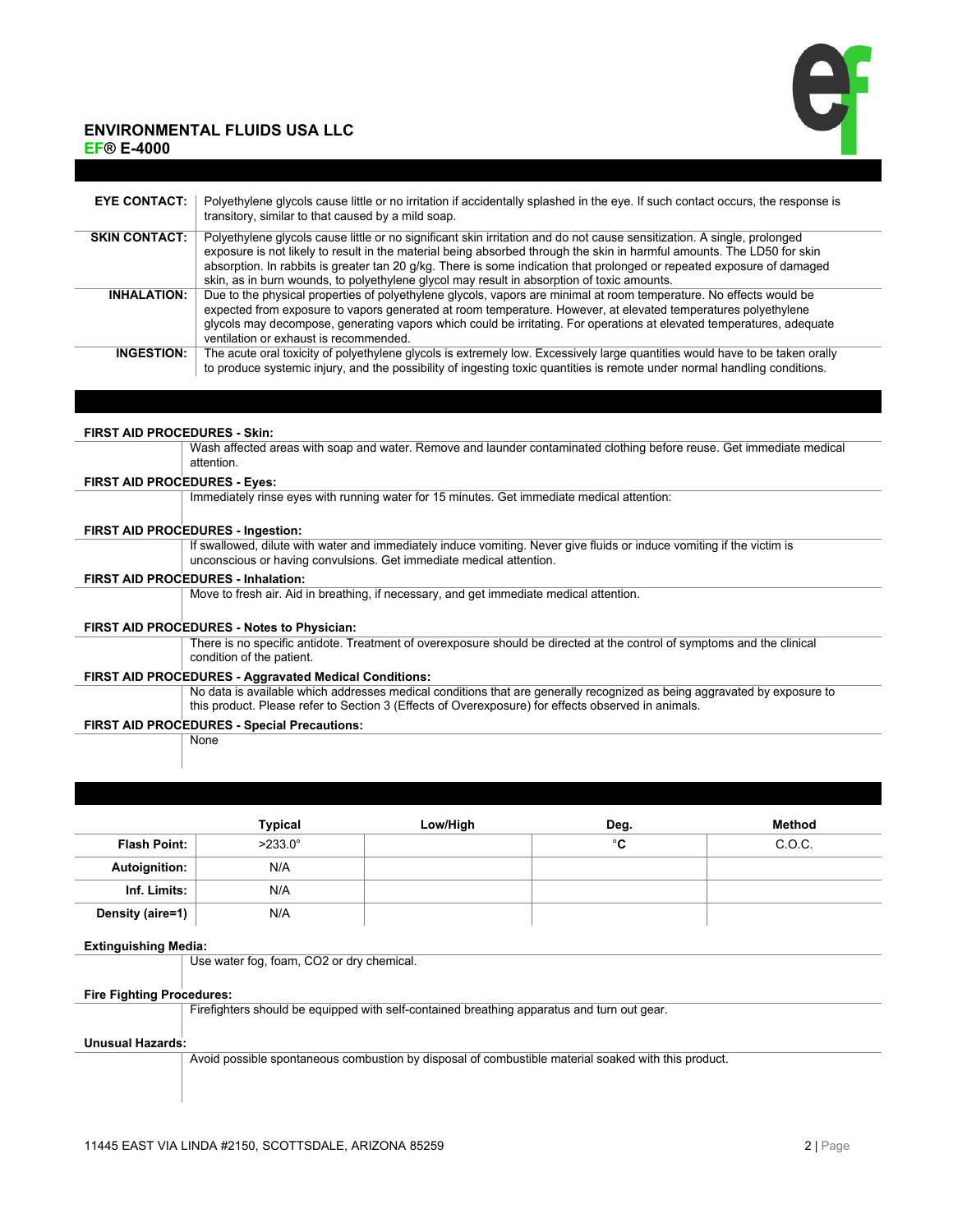

## **ENVIRONMENTAL FLUIDS USA LLC EF® E-4000**

**General:**

Spills and leaks should be contained and collected with an absorbent material and deposited in a proper container for their disposition or confinement. This material is not regulated by the RCRA or CERCLA. During the cleaning of this material, a proper breathing apparatus and protection clothes should be worn.

#### **General:**

Store in a ventilated storage area between  $20 - 25$  °C. Avoid excessive temperatures, low or high. Avoid moisture.

## **Other Storage and Handling Data:**

The tank should be equipped with provisions for padding with a dry inert gas under slight pressure to further ensure product quality. A pressure-vacuum relief valve should be installed on the tank. Inside float gauges, differential telegauges, or orifice meters can be utilized as measuring devices. Heated Polyglykol should be recycled or agitated to lessen the possibility of local hot spots. Transfer and recycle lines of a heated storage tank should also be heat-traced and insulated. Reciprocating pumps or centrifugal pumps may be used for polyethylene glycol transfers. For higher viscosity products, a positive displacement pump may be required.

## **Clothing:**

| Gloves, coveralls, apron, boots as necessary to prevent skin contact. |
|-----------------------------------------------------------------------|
|                                                                       |
|                                                                       |
| Chemical goggles; also wear a face shield if splashing hazard exists. |
|                                                                       |
| Approved organic vapor mist respirator as necessary.                  |
|                                                                       |
| Use local exhaust to control vapors/mists.                            |
| <b>Explosion Proofing:</b>                                            |
| None required.                                                        |
|                                                                       |
| N/A                                                                   |
|                                                                       |

| Color:<br>Form/Appearance:<br>Odor:<br><b>Odor Intensity:</b> | White<br><b>White Solid</b><br>Characteristic<br>N/A |           |               |                    |  |
|---------------------------------------------------------------|------------------------------------------------------|-----------|---------------|--------------------|--|
|                                                               | <b>Typical</b>                                       | Low/High  |               | <b>U.O.M.</b>      |  |
| <b>Specific Gravity:</b>                                      | 1.224                                                |           |               | @ 25° / 25°C       |  |
| Viscosity:                                                    | 134.0                                                | 110 / 158 |               | cSt. @ 98.9°C      |  |
| PH:                                                           | 6.0                                                  |           | $4.5 - 7.5$   |                    |  |
|                                                               | <b>Typical</b>                                       | Low/High  | Deg.          | <b>Pressure</b>    |  |
| <b>Boiling Point:</b>                                         | N/A                                                  |           |               |                    |  |
| <b>Freezing Point:</b>                                        | 56.0                                                 |           | $^{\circ}$ C  |                    |  |
| <b>Critical Temperature</b>                                   | N/A                                                  |           |               |                    |  |
| <b>Solubility in Water:</b>                                   | Total                                                |           |               |                    |  |
|                                                               | <b>Typical</b>                                       | Low/High  | <b>U.O.M.</b> | <b>Temperature</b> |  |
| Solubility:                                                   | 100                                                  |           | %             |                    |  |
| Vapor Density (Air 1):                                        | N/A                                                  |           |               |                    |  |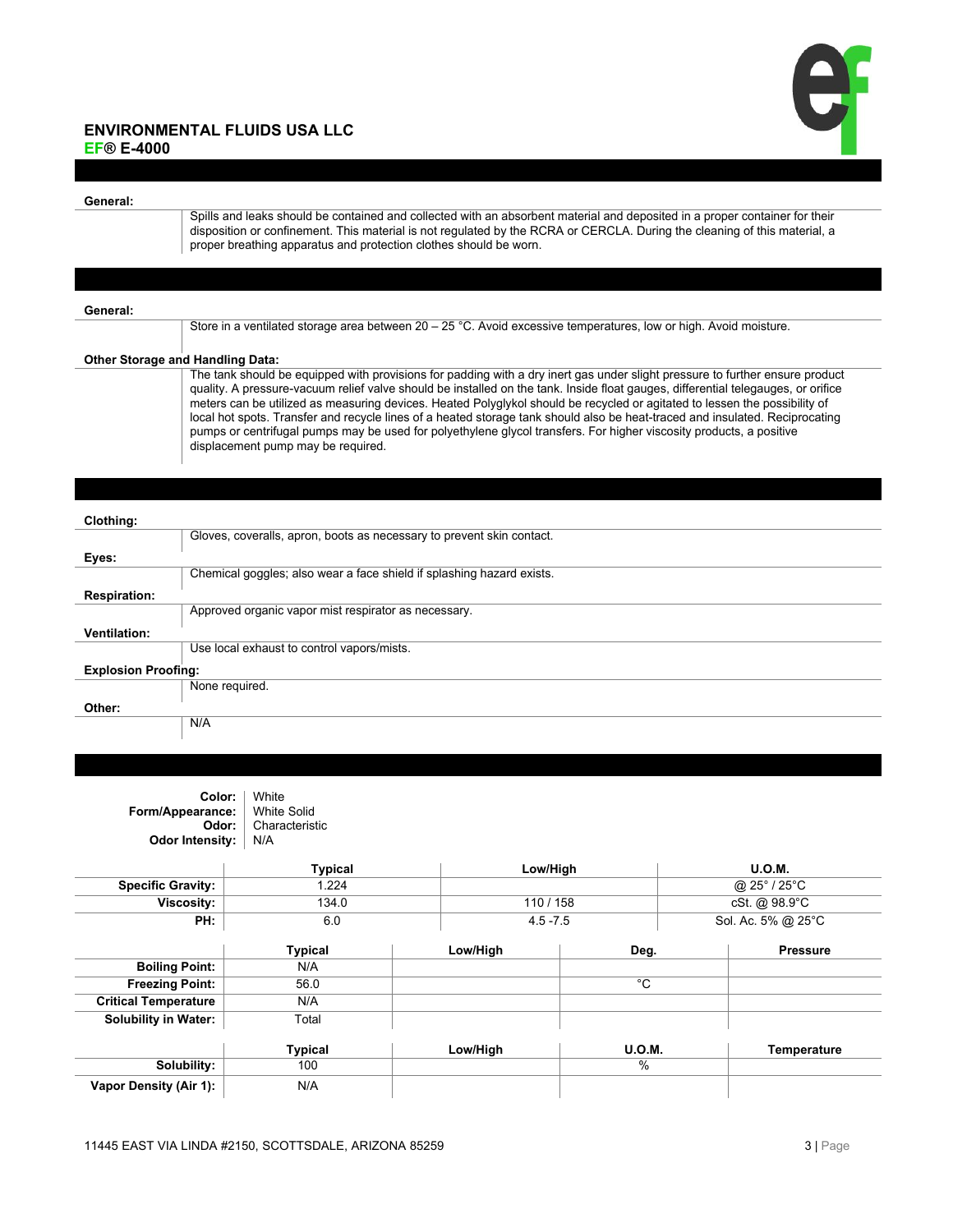# **ENVIRONMENTAL FLUIDS USA LLC**



**EF® E-4000** 

| <b>Stability Data:</b>              |                                                                                    |
|-------------------------------------|------------------------------------------------------------------------------------|
|                                     | Stable                                                                             |
| Incompatibility:                    |                                                                                    |
|                                     | Avoid moisture to protect product quality.                                         |
| <b>Conditions/Hazards to Avoid:</b> |                                                                                    |
|                                     | Avoid contamination with alkalis and Exposure to moisture and temperatures > 80°C. |
| <b>Hazardous Decomposition:</b>     |                                                                                    |
|                                     | Hazardous decomposition products: CO and C02.                                      |
| <b>Hazardous Polymerization:</b>    |                                                                                    |
|                                     | Not occur.                                                                         |
| <b>Corrosive Properties:</b>        |                                                                                    |
|                                     | Not Corrosive.                                                                     |
| <b>Oxidizer Properties:</b>         |                                                                                    |
|                                     | Not an Oxidizer                                                                    |
| <b>Other reactivity Data:</b>       |                                                                                    |
|                                     | None known.                                                                        |

## **Experience gained on human beings.**

| LD <sub>50</sub> male rats, oral:      | >50 g/kg.        |
|----------------------------------------|------------------|
| LD <sub>50</sub> male rabbits, oral:   | >50 g/kg.        |
| LD <sub>50</sub> pig's guinea:         | 46.4 g/kg.       |
| LC <sub>50</sub> mice, oral:           | >50 g/kg.        |
| LD50 intraperitoneal toxicity in mice: | 10.7 (g/kg) $^2$ |
|                                        |                  |

| <b>Biological eliminability:</b> | Good                                                                                                                                                                                                                                                                                                                      |
|----------------------------------|---------------------------------------------------------------------------------------------------------------------------------------------------------------------------------------------------------------------------------------------------------------------------------------------------------------------------|
|                                  | Experience has shown that Polyethylene glycol does not give rise to any troubles in water treatment plants, if the principles<br>of sound industrial practice are observed.                                                                                                                                               |
|                                  |                                                                                                                                                                                                                                                                                                                           |
| <b>Waste Disposal:</b>           |                                                                                                                                                                                                                                                                                                                           |
|                                  | Incinerate or bury in a licensed facility. Do not discharge into waterways or sewer systems without proper authority.                                                                                                                                                                                                     |
| <b>Container Disposal:</b>       |                                                                                                                                                                                                                                                                                                                           |
|                                  | Steel drums must be emptied (as defined by RCRA, Section 261.7 or state regulations that may be more stringent) and can<br>be sent to a licensed drum reconditioned for reuse, a scrap metal dealer or an approved landfill. Drums destined for a scrap<br>dealer or landfill t be punctured or crushed to prevent reuse. |
|                                  |                                                                                                                                                                                                                                                                                                                           |
|                                  |                                                                                                                                                                                                                                                                                                                           |
| <b>TSCA Inventory status</b>     |                                                                                                                                                                                                                                                                                                                           |
| Listed on Inventory:             | Yes                                                                                                                                                                                                                                                                                                                       |
|                                  |                                                                                                                                                                                                                                                                                                                           |

| RCRA Has. Waste No.:   N/A                   |                     |                                    |                                  |          |            |
|----------------------------------------------|---------------------|------------------------------------|----------------------------------|----------|------------|
|                                              | <b>CERCLA:</b>   NO |                                    | <b>Reportable Qty.:</b> (if Yes) |          |            |
| State Regulation Information: (by component) |                     |                                    |                                  | NJ/PA/MA | <b>RTK</b> |
|                                              | $CAS:$ 25322-68-3   |                                    |                                  |          | FX.        |
|                                              |                     | Name:   Polyethylene Glycol E-4000 |                                  |          |            |